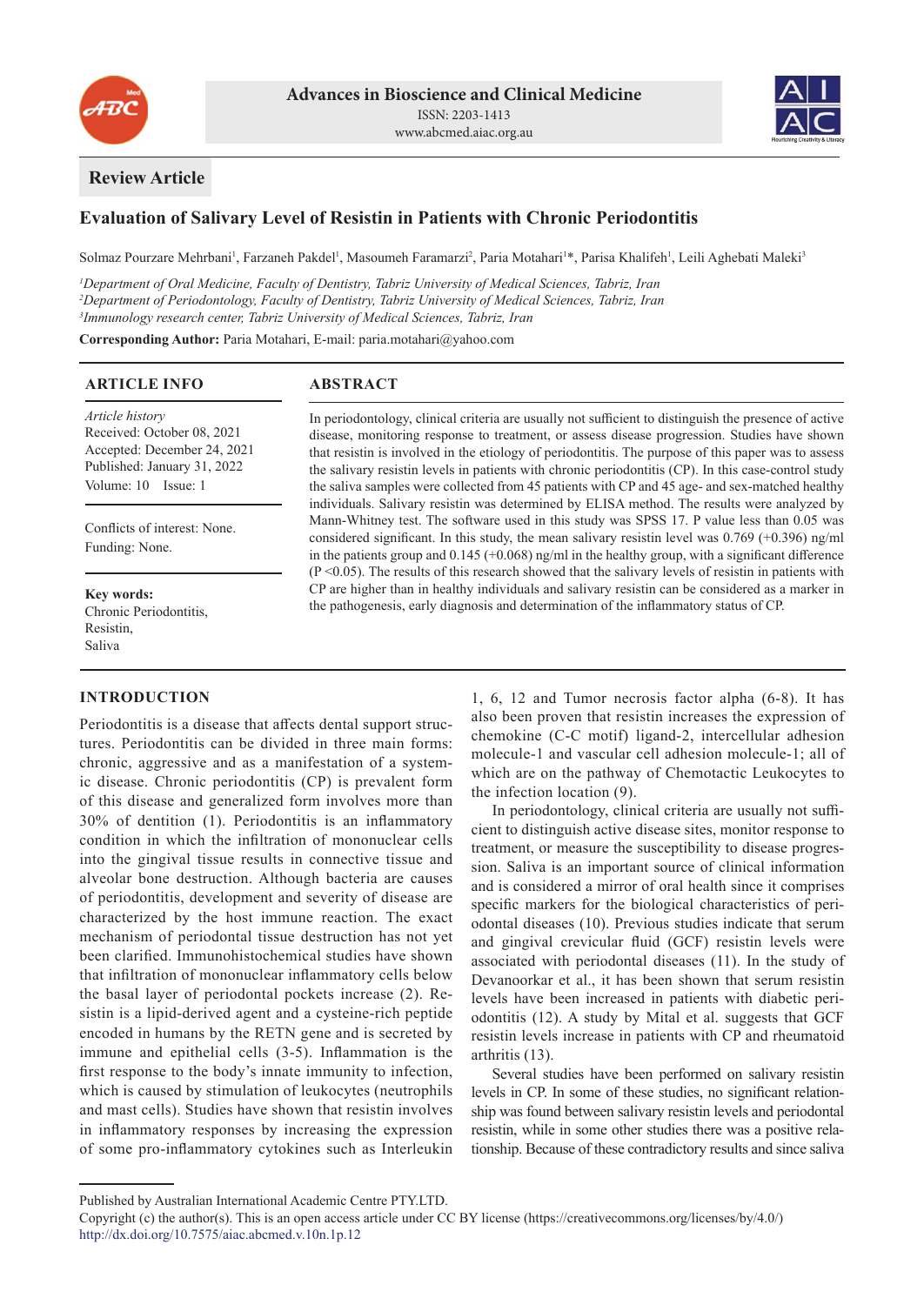preparation is non-invasive method; the purpose of this study was to assess the level of resistin in saliva of patients with CP.

## **MATERIALS AND METHODS**

#### **Sample Size, Location and Duration of Study**

In a case-control study, we compared salivary level of resistin in patients with CP and healthy controls.

In the case group, all patients with moderate or severe generalized CP ( $N = 45$ ) were seleted from the patients of the Oral Medicine and Periodontology Department, Tabriz Faculty of Dentistry from 2019 to 2020. Inclusion criteria were general health, agreement with sample collection for examinations and diagnosis of CP according to the International Workshop for a Classification of Periodontal Diseases and Conditions for CP (14). Exclusion criteria included history of heart disorders, diabetes, malignant diseases, smoking, immunodeficiency and existing pregnancy or lactation. The control group (healthy/ non-periodontitis subjects,  $N = 45$ ) were chosen randomly in the same period and matched for age and sex. All controls had at least 20 teeth, with no history or clinical signs of periodontitis. They were generally healthy, and agreed with examinations. Exclusion criteria are the same as for patients with periodontitis.

The parameters assessed were clinical attachment loss (CAL), probing pocket depth (PPD), bleeding on probing (BOP) and radiographs. CAL and PPD were assessed using a William's probe from six sites on each remaining teeth. At least 30% of sites must have PPD>5 mm and attachment loss>3 mm. All patients should have no history of antibiotic treatment and periodontal therapy for at least 3 months prior to contribution in the study.

#### **Saliva Sampling**

Saliva sampling was performed using NAVAZESH method (15). Participants should not eat or drink anything two hours before sampling. 15 minutes before sampling, the volunteers washed their mouths, and then their oral cavity was examined with adequate light and mirrors for assuring of no material in the oral cavity. The patient's saliva samples were collected within 16-20 minutes using sterile disposable plastic container and transferred to the laboratory immediately. The laboratory was then centrifuged and the granular particles were discarded and the supernatant was partitioned into a micro tube and then stored at -70 ° C.

#### **Enzymelinked Immunoassay for Resistin**

Salivary resistin level was determined by enzyme-linked immunosorbent assay (ELISA) kit (human Resistin ELISA Kit – AB108896). Prior to measurement, the saliva samples were defrosted and centrifuged at 10,000 rpm for 1 minute.

#### **Statistical Analysis of Data**

In this study the level of salivary HSP70 in both groups will be measured by ELISA method. The results of the study reported using descriptive statistics (mean + standard deviation). To investigate the normal distribution of the resistin level variable, the Kolmogorov-Smirnov test was used. Mann-Whitney test used to compare salivary resistin in healthy subjects and patients with CP. To examine the existence of a significant difference between the mean ages of the participants in the two groups, independent t-test was used. The software used in this study was SPSS 17. P value less than 0.05 was considered significant.

### **Ethical Considerations**

Participants in this study were consented and no unnecessary intervention was performed. Therefore, this study had no adverse effects on patients and their therapeutic process. It should be noted that the agreement of the Research Ethics Committee has also been obtained by Code of Ethics (IR. TBZMED.REC.1397.913).

## **RESULTS**

The results of this the Kolmogorov-Smirnov test showed that the distribution of the variable is not normal; therefore, nonparametric test (Mann-Whitney) was used. The significance level of the test was 0.05.

Table 1 shows the means and standard deviations (SD) of salivary levels of resistin in CP and control groups. This Table also shows the age and gender characteristics of the groups and the results of the Mann-Whitney test. According to Mann-Whitney test, there was a significant difference in salivary resistin level between these groups  $(P<0.05)$ .

The mean age in the control group was  $36.6 \ (\pm 9)$  and in the case group was  $40.1$  ( $\pm$  10.7). The results of t-test presented that there is no statistically significant difference between the mean age of the participants in the two groups of study (P-value  $>0.001$ ).

## **DISCUSSION**

Currently, Diagnosis of periodontal disease mainly depends on clinical parameters and radiography. These methods are useful in diagnosing the disease or confirming periodontal health, but provide restricted information about patients and put them at risk for future periodontal damage (16). Numerous markers have been used in saliva to diagnose periodontal disease. Ideally, diagnostic markers should be very specific and sensitive (17). Due to the complex nature of periodontal disease, the presence of a sensitive and specific marker seems unlikely. A combination of two or more markers may provide a more accurate assessment of periodontal patients. Interest in saliva as a diagnostic tool is increasing. Both saliva and blood serum contain similar proteins, so saliva is a "mirror of the body" (18).

In the present study, salivary resistin level in healthy individuals is significantly lower than moderate and severe periodontitis. In recent years, a number of studies have highlighted the relationship between resistin and periodontal diseases; Devanoorkar et al.,(12) concluded that, probably, resistin plays a role in periodontitis and is one of the agents associated with obesity, periodontitis, and diabetes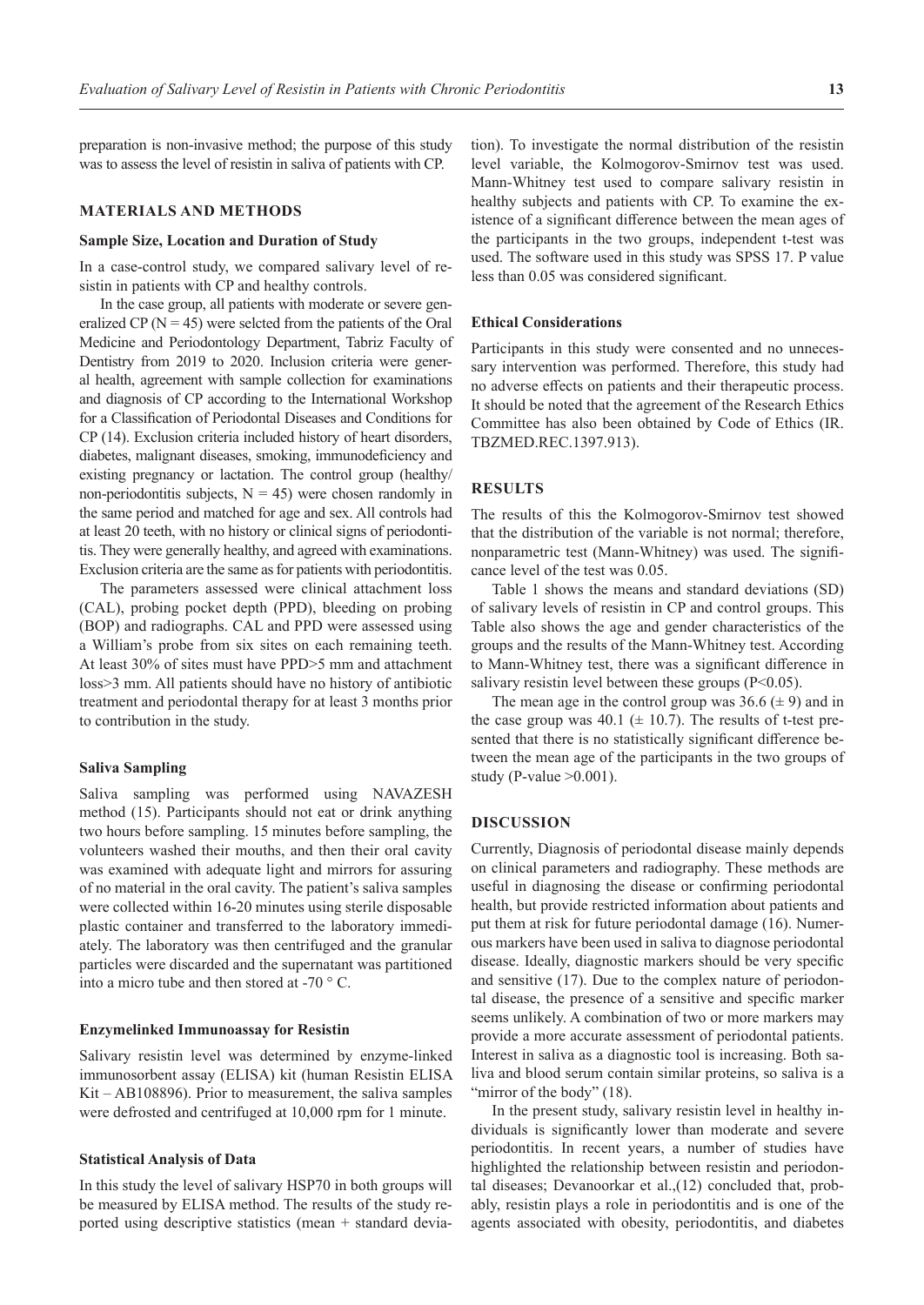| <b>Groups</b>         | Sample size |        | J O<br>Age range | salivary resistin (ng/ml) Mean $+$ SD | <b>P-value</b> |
|-----------------------|-------------|--------|------------------|---------------------------------------|----------------|
|                       | Male        | Female |                  |                                       |                |
| Chronic periodontitis | 24          |        | $30 - 50$        | $0.769 (+0.396)$                      | 0.001          |
| Healthy control       | 24          |        | $30 - 50$        | $0.145 (+0.068)$                      |                |

**Table 1.** Comparison of salivary HSP70 levels in the study groups with one-way ANOVA analysis. ( $p<0.05$ )

which is consistent with our study. A number of studies have shown that saliva resistin levels are higher in patients with CP than in healthy individuals, and there is a significant reduction in salivary resistin levels after treatment of periodontitis (19-22). However, Akaram et al., and Rao et al., showed that there was no significant relationship between salivary resistin and clinical parameters of chronic periodontitis (23, 24). This difference appears to be due to differences in sample size, inclusion criteria, different sample populations; different saliva sampling methods or different resistin analysis methods.

The increase in salivary resistin can be explained by the fact that resistin is produced by immune cells in response to lipopolysaccharide of periodontopathic microorganisms and exudes from the GCF into the saliva (25). In periodontal disease resistin binds to human leukocytes and induces cytokine production from immune cells through the nuclear factor-*κ*B way (26). Resistin is also involved in bone metabolism, which increases the levels of resistin along with the differentiation of osteoclasts (27). Limitations of the study include small sample size and changes in salivary compounds under different conditions (28). However, more studies with larger sample sizes are needed to assess the diagnostic value of salivary resistin levels in the early diagnosis of periodontal disease.

### **CONCLUSION**

Based on the results of the present study, we can emphasize the role of resistin in the pathogenesis, early diagnosis and determine the inflammatory status of CP. Also, periodontitis treatment targets can focus on this protein. However, more extensive studies should be conducted on the diagnostic value of this protein.

## **ACKNOWLEDGEMENT**

The authors would like to thank the Vice Chancellor for research at Tabriz University of Medical Sciences.

### **REFERENCES**

- 1. Newman MG, Takei HH, Carranza AF.Clinical periodontology.9th ed, W.B. Saunders co; philadelphiia: 2015.p.65,104-109,118,498-500.
- 2. Slots J. Periodontitis: facts, fallacies and the future. Periodontol 2000. 2017;75(1):7-23.
- 3. Wang H, Chu WS, Hemphill C, Elbein SC. Human resistin gene: molecular scanning and evaluation of association with insulin sensitivity and type 2 diabetes in Caucasians. J. Clin. Endocrinol. Metab. 2002; 87 (6): 2520–4.
- 4. Lazar MA. Resistin- and Obesity-associated metabolic diseases. Horm Metab Res. 2007;39 (10): 710–6.
- 5. Steppan CM, Bailey ST, Bhat S, Brown EJ, Banerjee RR, Wright CM, et al.The hormone resistin links obesity to diabetes. Nature. 2001; 409 (6818): 307–12.
- 6. Holcomb IN, Kabakoff RC, Chan B, Baker TW, Gurney A, Henzel W, et al. FIZZ1, a novel cysteine-rich secreted protein associated with pulmonary inflammation, defines a new gene family. EMBO J. 2000;19 (15): 4046–55.
- 7. Kusminski CM, da Silva NF, Creely SJ, Fisher FM, Harte AL, Baker AR, et al. The in vitro effects of resistin on the innate immune signaling pathway in isolated human subcutaneous adipocytes. J Clin Endocrinol Metab. 2007;92 (1): 270–6.
- 8. Malyszko J, Malyszko JS, Pawlak K, Mysliwiec M. Resistin, a new adipokine, is related to inflammation and renal function in kidney allograft recipients. Transplant. Proc. 2006;38 (10): 3434–6.
- 9. Verma S, Li SH, Wang CH, Fedak PW, Li RK, Weisel RD, et al. Resistin promotes endothelial cell activation: further evidence of adipokine-endothelial interaction. Circulation. 2003;108 (6): 736–40.
- 10. Yoshizawa JM, Schafer CA, Schafer JJ, Farrell JJ, Paster BJ, Wong DT. Salivary biomarkers: toward future clinical and diagnostic utilities. Clin Microbiol Rev. 2013;26(4):781-791.
- 11. Patel SP, Raju PA. Gingival crevicular fluid and serum levels of resistin in obese and non-obese subjects with and without periodontitis and association with single nucleotide polymorphism at -420.J Indian Soc Periodontol.2014;18(5):555-9
- 12. Devanoorkar A, Kathariya R, Guttiganur N, Gopalakrishnan D, Bagchi P. Resistin: a potential biomarker for periodontitis influenced diabetes mellitus and diabetes induced periodontitis.Dis Markers. 2014;2014:930206.
- 13. Mittal M, Hassan B, Desai K, Duseja S, Kumar S\ , Reddy SG. GCF resistin as a novel marker in patients with chronic periodontitis and rheumatoid arthritis. J Clin Diagn Res. 2015;9(4):ZC62-4.
- 14. Armitage GC. Development of a classification system for periodontal diseases and conditions. Ann Periodontol. 1999; 4: 1-6.
- 15. Navazesh M. Methods for collecting saliva. Annals of the New York Academy of Sciences 1993; 694:72-77.
- 16. Baker PJ. The role of immune responses in bone loss during periodontal disease. Microbes Infect. 2000; 2:1181-1192.
- 17. Miller CS, King CP Jr, Langub MC, Kryscio RJ, Thomas MV. Salivary biomarkers of existing periodontal disease: a crosssectional study. J Am Dent Assoc. 2006; 137: 322-329.